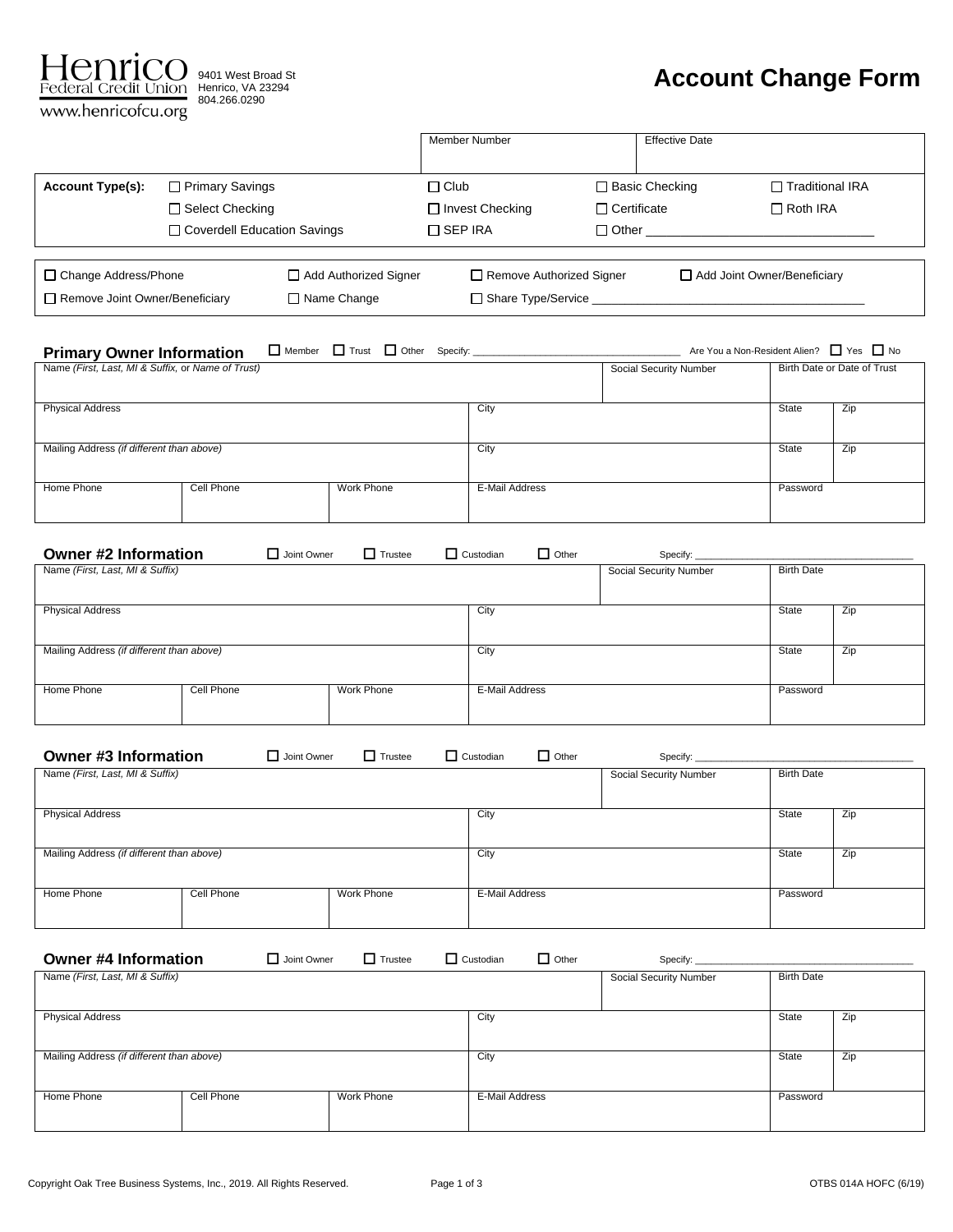# **Payable-On-Death Account Beneficiary Change Designation**

| Name    |      | Social Security Number | <b>Birth Date</b> |       | Percentage |
|---------|------|------------------------|-------------------|-------|------------|
| Address | City |                        |                   | State | Zip        |
| Name    |      | Social Security Number | <b>Birth Date</b> |       | Percentage |
| Address | City |                        |                   | State | Zip        |
| Name    |      | Social Security Number | <b>Birth Date</b> |       | Percentage |
| Address | City |                        |                   | State | Zip        |
| Name    |      | Social Security Number | <b>Birth Date</b> |       | Percentage |
| Address | City |                        |                   | State | Zip        |

# **Authorized Signers**

Unless We receive written instructions to the contrary, the following are authorized to deposit and withdraw funds and transact any other business related to the Account indicated above now or in the future. Henrico Federal Credit Union is authorized to pay out funds and/or transact any other business related to such Account with any one of the signatures below, and is further authorized to accept a facsimile of any signature below.

| Authorized Signer #1 Name (First, Last, MI & Suffix) |            |            | Social Security Number<br><b>Birth Date</b> |                        |                   |     |
|------------------------------------------------------|------------|------------|---------------------------------------------|------------------------|-------------------|-----|
|                                                      |            |            |                                             |                        |                   |     |
| Address                                              |            |            | City                                        |                        | State             | Zip |
|                                                      |            |            |                                             |                        |                   |     |
| Home Phone                                           | Cell Phone | Work Phone | E-Mail Address                              |                        | Password          |     |
|                                                      |            |            |                                             |                        |                   |     |
| Position/Title                                       |            |            | Signature                                   |                        |                   |     |
|                                                      |            |            |                                             |                        |                   |     |
|                                                      |            |            |                                             |                        |                   |     |
| Authorized Signer #2 Name (First, Last, MI & Suffix) |            |            |                                             | Social Security Number | <b>Birth Date</b> |     |

| Address        |            |            | City           |  | State    | Zip |
|----------------|------------|------------|----------------|--|----------|-----|
|                |            |            |                |  |          |     |
| Home Phone     | Cell Phone | Work Phone | E-Mail Address |  | Password |     |
|                |            |            |                |  |          |     |
| Position/Title |            |            | Signature      |  |          |     |
|                |            |            |                |  |          |     |

### **Signatures**

You hereby authorize Henrico Federal Credit Union to make the changes to Your Account as designated herein. If You are being added to an Account, by signing below, You agree to be bound by the terms and conditions found within Our Agreements And Disclosures. You acknowledge receiving a copy of those Agreements And Disclosures related to Your Account(s) and You agree to the terms and conditions found therein. You further agree to be bound by the bylaws, rules and regulations of the Credit Union in effect from time to time. You hereby authorize Us, Our employees and agents to investigate, verify and update at any time (both now and in the future) any information provided by You to Us. You further authorize any person, association, firm, corporation or personnel office to furnish information about You upon Our request, including, but not limited to, providing credit and employment history information. You may also from time to time request additional Accounts and/or Account Services to be established on Your behalf and/or the addition of joint owner(s) of Your Account(s). If You are designating an authorized signer, You understand that unless We receive written instructions to the contrary, such individuals are authorized to deposit and withdraw funds from each Account designated herein and transact any other business related to such Accounts now or in the future, and We are further authorized to pay out funds and/or transact any other business related to such Accounts with any one of those individuals. Your signature below is Your continuing authorization for Henrico Federal Credit Union to follow Your written or verbal instructions to do so and You agree that Your continuing authorization will remain in effect unless We receive written instructions to the contrary. You hereby authorize Us to recognize any of the signatures subscribed below in the payment of funds or the transaction of any business for Your Accounts.

#### **The Internal Revenue Service does not require Your consent to any provision of this document other than the certifications required to avoid backup withholding.**

| <b>Primary Owner Signature</b> | Date | Owner #2 Signature | Date |
|--------------------------------|------|--------------------|------|
|                                |      |                    |      |
| Owner #3 Signature             | Date | Owner #4 Signature | Date |